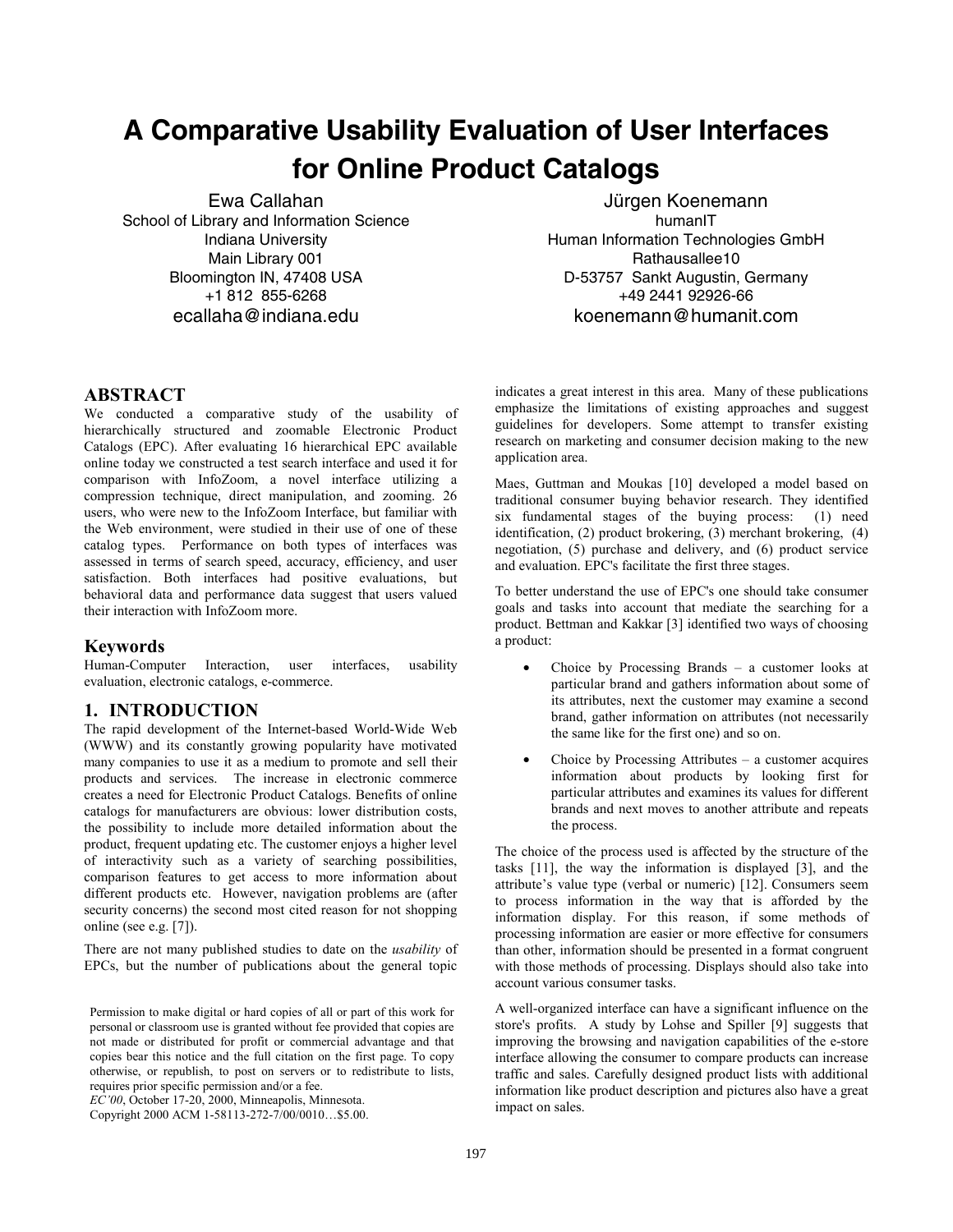There are many different catalog interfaces present on the Web. The most common are hierarchically organized catalogs, where the consumer sees the list of the products (usually organized in categories) and can follow the links to their more detailed descriptions. As easy as it may seem to use, these interfaces tend to be confusing for the consumers. The navigation of some sites is poorly designed. Items in dropdown menus are not visible. Lengthy result pages and lack of filtering options force consumers to scroll through long pages to find desired items [16].

There are two general solution approaches to solve the interaction problems in EPCs: increased automation and increased and improved interaction. The first approach for example includes recommendation systems which suggest to the user what the user should buy (recommendation approach). This approach is often favored by marketing people. It either requires the user to enter personal data prior to shopping in order to find the desired product which many users will not do (cf. paradox of the active user )[4]. Other solutions in this direction are based on gathering information from various customers or finding similar products, and creating recommendations on that basis[13](collaborative filtering approach).

The second approach concentrates on improving and facilitating the consumer's interaction with the interface, allowing the user to select products more easily (interaction approach). We were interested in this direction and wanted to investigate whether or not highly interactive interfaces that support the user in the select ion of products can improve the finding of products (and information about these products). One of the promising tools from this category is InfoZoom[14] which was used in this study.

# **2. EVALUATION OF EXISTING ONLINE CATALOGS**

To evaluate InfoZoom we decided to compare it to a hierarchical type EPC commonly used on the Web. As a first step we

examined various EPCs, paying close attention to how they were organized. For our evaluation, we selected 16 German and English automobile EPCs available on the Web in the Fall of 1999. Two sites were later eliminated from the evaluation due to serious technical and navigational problems (for a complete list of sites see Appendix). Our choice of automobiles as shopping domain was due to a number of reasons: car catalogs are very popular on the Internet, they cover a well-known and interesting domain for many end-users, and cars are objects that can be described by many attributes of different types (images, text, numeric, Boolean).

After an initial screening of selected sites we developed a feature space for evaluation and comparison and examined each of the sites according to a set of criteria we developed. These criteria were driven by our understanding of a typical product search for a more complex product such as an automobile as an iterative process of satisfying ones dynamic information needs [2]. We were interested in selection features offered by these sites and in interface design solutions for supporting an effective search. We checked how values of attributes are chosen (free text entry or selection), the possibility of specifying ranges for numeric values, and if multiple values for attributes are allowed. Additionally, we paid attention to support for iterative search steps, e.g. through a search history. We also recorded how search results are presented (on a single page or broken up into many smaller pages), if and how results can be sorted and resorted and if items can be compared in detail. Table 1 depicts a summary of the results.

# **2.1 Database size**

Some sites lacked information about the number of cars in their database. This makes the search more difficult, especially following an attribute mode of searching. The consumers have trouble estimating the number of criteria needed to be chosen in order to get a reasonable number of hits. Additionally, in small

| <b>Site</b>               | 1           | $\overline{2}$ | 3           | 4    | 5           | $\mathbf b$ | $\overline{7}$ | 8           | 9           | 10          | 11    | 12          | 13          | 14          |
|---------------------------|-------------|----------------|-------------|------|-------------|-------------|----------------|-------------|-------------|-------------|-------|-------------|-------------|-------------|
| <b>Database</b>           |             |                |             |      |             |             |                |             |             |             |       |             |             |             |
| Type of Cars              | <b>Both</b> | <b>Both</b>    | <b>Both</b> | USED | <b>USED</b> | <b>Both</b> | <b>Both</b>    | <b>Both</b> | <b>Both</b> | <b>USED</b> | New   | USED        | <b>USED</b> | <b>Both</b> |
| Size of Database          | ?           | ?              | 460         | ?    | ?           | 250000      | ?              | ?           | ?           | ?           | 1433  | N/A         | 23422       | ?           |
| <b>Search</b>             |             |                |             |      |             |             |                |             |             |             |       |             |             |             |
| Free search               | No          | No             | No          | No   | No          | No          | No             | Yes         | No          | Yes         | No    | No          | No          | No          |
| History                   | No          | No             | No          | Some | No          | Some        | No             | No          | No          | No          | Some  | No          | Yes         | Yes         |
| <b>Entry or Selection</b> | S           | S              | <b>Both</b> | S    | S           | <b>Both</b> | <b>Both</b>    | <b>Both</b> | <b>Both</b> | <b>Both</b> | S     | <b>Both</b> | <b>Both</b> | S           |
| <b>Multiple Values</b>    | Yes         | <b>No</b>      | No          | No   | No          | Yes         | Yes            | No          | No          | No          | Some  | Yes         | No          | Some        |
| <b>Search Results</b>     |             |                |             |      |             |             |                |             |             |             |       |             |             |             |
| Number of Hits            | No          | Yes            | Yes         | Yes  | No          | Yes         | Yes            | Yes         | <b>No</b>   | <b>No</b>   | Yes   | Yes         | Yes         | Yes         |
| Sorting                   | Yes         | <b>No</b>      | No          | Yes  | No          | Yes         | No             | Yes         | No          | Yes         | No    | Yes         | Yes         | Yes         |
| Resorting                 | Yes         | N/A            | N/A         | Yes  | N/A         | Yes         | N/A            | Yes         | N/A         | Yes         | N/A   | No          | No          | No          |
| <b>Result Pages</b>       | G/20        | 1              | G/20        |      | G/10        | G/50        | G/5            | 1           | 1           | 1           |       | G/10        | G/20        | 1           |
| Comparison                | Yes         | Some           | Some        | Some | Some        | Some        | Yes            | Some        | Some        | Some        | Yes   | Some        | Yes         | Yes         |
| Nr. of Attributes         | 24          | 6              | 7           | 8    | 7           | 9           | 41             | 5           | 10          | 7           | $80+$ | 5           | 5           | 9           |

**Table 1: Comparison of hierarchical interfaces used in commercial B2C car catalogs**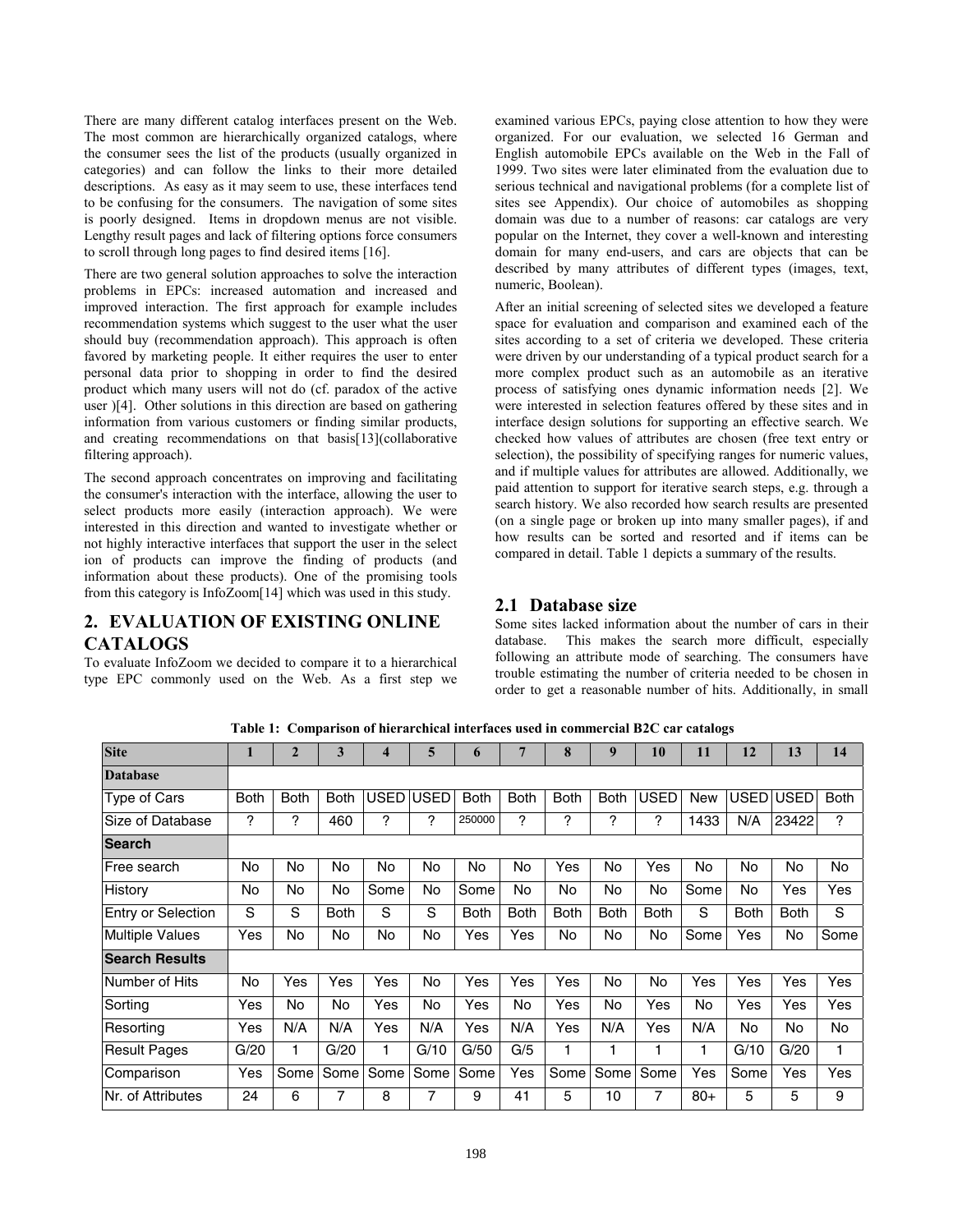databases, in cases where no car fulfilled the criteria, adjusting the attribute's value is difficult. In some cases, the exact number of available objects can be obtained from information given on the search result screens for searches without restrictions.

## **2.2 Searching mode**

Examined catalogs offered two ways of searching for a car. In the case where the customer had a particular car in mind and wanted to gather information whether or not this car was available, the user was referred to a page that allowed searching by simply choosing the make and car model (we label this type of search *Object mode*). This search was more common for new car searches rather than used car searches but there were exceptions. Customers could also search for a car using criteria other than make and model (such as price, acceleration, and engine type) (*Attribute mode*). Some sites offered combined searches (make and model were among the attributes). Two of the sites offered a free string search.

## **2.3 Attributes**

In attribute search mode, attributes were combined by Boolean AND. In case a customer did not choose a value for some attributes it was considered as "all" (model, type) or "don't care" (price, mileage).

In many cases, it was not possible to search for more than one value for an attribute (e.g two brands) at a time. It was typically possible, however, to search for all values at once (options "all" or "don't care"). In a great number of cases, values had to be selected from pull-down menus and check boxes. Exceptions were made sometimes to attributes such as car model and price range that could be specified by entering free text into a text box.

Sometimes, choosing cars from static pull down menus was not the best solution. Sites for used cars often listed choices that were not (no longer) available or allowed users to combine attributes in way that –in general- had no matching item. Some impossible combinations are annoying but obvious to users  $-e.g.$  if car models are listed that do not belong to an already selected brand – whereas many others are difficult to discover for the end-user. The customer has to go through all the steps of selection to find out that the particular model or feature set is not in the database at that time. The underlying reason is often the coarse grain-size of the interaction between the client browser and the server: the user has to select multiple attributes on a single page and submit these selections explicitely to the server (search button etc.) before the next page loaded is reflecting choices made up to the time of submission. Most sites had dynamic adjustments of the interface option after selecting some criteria (usually make): after a make of a car was chosen the customer was offered only models (or car types) that were associated with this make.

# **2.4 Specifying Ranges**

Ranges for numeric values of attributes (price, mileage) were usually assigned by site designers and could be chosen by a customer from the pull-down menus. Most ranges were not designed correctly. In some cases it was not clear if the selection



**Figure 1: InfoZoom – Overview Mode**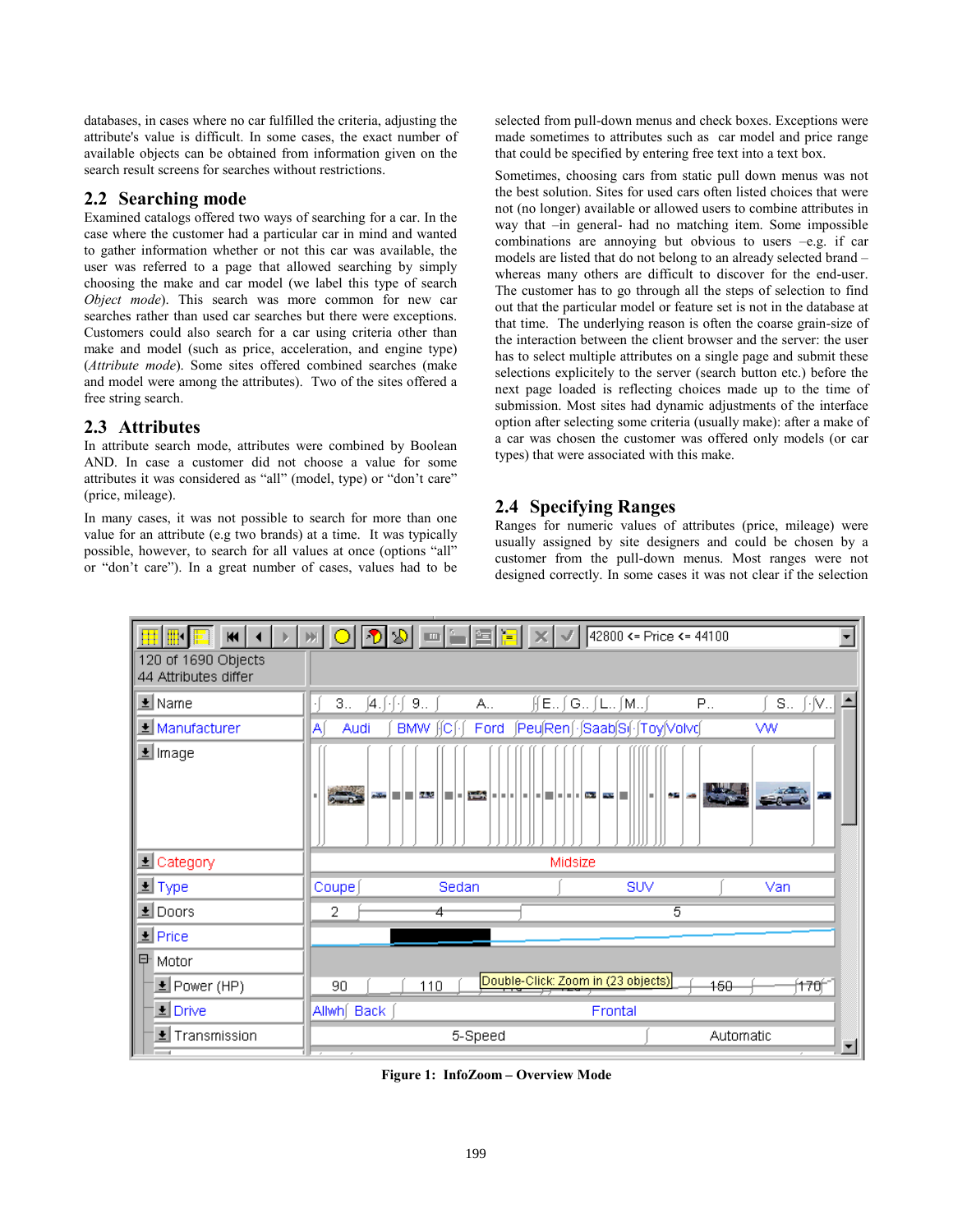value represented maxima or a specific number (e.g. "4 doors"). In particular, static ranges presume that users have known common thresholds or have thresholds that are rigid.

# **2.5 Search History**

Many sites did not provide any search history (in some cases it was understandable due to the simple search structure) other than the navigation offered by the web browser (back). Some sites offered information on how many cars are selected from the database after each step of the search and a return to the previous search.

# **2.6 Result Pages**

The structure of the result pages was similar in almost all sites. The results were presented on one page or grouped and presented on consecutive pages, where they could be compared on the basis of limited, designer-set criteria. For each car found a link to a detailed page followed.

# **2.7 Sorting Search Results**

The specification of the sorting criterion was usually possible on the search page through selection from a set of given options (e.g. by make or by price). However, resorting was only possible by

going one page back and changing the criteria. Only in one case was resorting possible on the result page. In case a search brought no results, many sites did not provide detailed information on why this may have happened. The customer knew that a car with chosen criteria was not in the database, but did not know which criteria should be adjusted to find a car. It was especially difficult in databases of used cars with small numbers of offers at a particular time. Additionally, due to the poorly designed search structure the customer does not know if the car is not available at that given time or chosen criteria are mutually exclusive by design.

# **2.8 Item Comparison**

All catalogs offered some kind of car comparison on the result page, usually by 4–9 attributes that were pre-selected by site designers. Car comparison as a separate option was offered only on three sites. It was offered as a simple search (Find two makes or models and compare them side by side) or by selecting many attributes and comparing all retrieved cars side by side (e.g. Lycos Decision Guide). The last type of comparison presented a problem - all possible attributes were displayed and when too many cars were compared, the user had to scroll in two directions, which made efficient comparison difficult.

| $\blacksquare$                            | $\mathfrak{D}$<br>$\mathbf{H}$  | 鱼目                | 6.5               |                   |                  |
|-------------------------------------------|---------------------------------|-------------------|-------------------|-------------------|------------------|
| 4 of 1690 Objects<br>36 Attributes differ | Galaxy 1.9 TDI<br>Autom. 110 PS | Espace 2.0 Autom. | Picnic 2.0 Autom. | Sharan 2.0 Autom. |                  |
| $\leq$ Manufacturer                       | Ford                            | Renault           | Toyota            | <b>WW</b>         | $\blacktriangle$ |
| ₽₿<br>Le Image                            |                                 |                   |                   |                   |                  |
| L Category                                |                                 | Midsize           |                   |                   |                  |
| 吟<br><u> ≢l</u> Type                      |                                 | Van               |                   |                   |                  |
| $\blacksquare$ Price                      | 46500                           | 47230             | 44350             | 47500             |                  |
| <u>●</u> Beschleunigung [sek:]            | 17.8                            | 13.7              | 11.7              | 17.2              |                  |
| <u>로 Höchstgeschwindigkeit</u>            | 167                             | 175               | 180               | 172               |                  |
| ± Gas<br>¢                                | Diesel                          |                   | Super             |                   |                  |
| Consumption<br>타<br>Ш                     |                                 |                   |                   |                   |                  |
| <mark>±</mark> Highway<br>E)              | 5,2                             | 7,9               | 7,8               | 8,5               |                  |
| EŹ                                        | 8,5                             | 12,8              | 13                | 16,1              |                  |
| ± Mix<br>E)                               | 6.5                             | 9.7               |                   | 11.3              | ᆌ                |

**Figure 2: InfoZoom - Compressed Mode**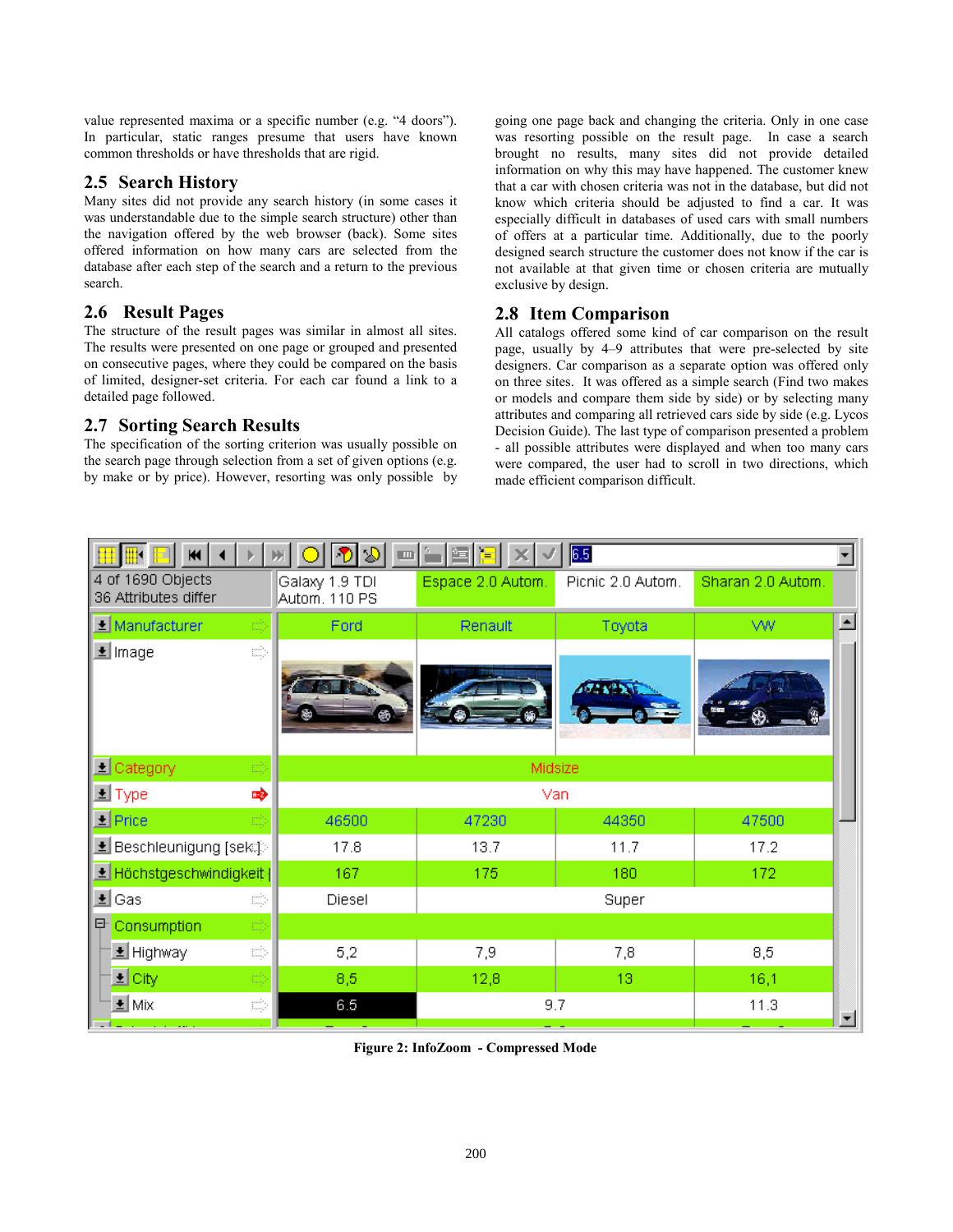## **3. INFOZOOM**

InfoZoom's technique draws on Ahlberg and Schneiderman's [1] dynamic queries and Furnas' [6] fisheye techniques and allows the consumer to navigate the product space with a few mouse clicks. The consumer can get a flexible overview of an object– attribute table, which contains all products in the database (see Figures 1 and 2), and through selection of desired attributes and their values, restrict the table to the relevant set of data. This tool aims primarily at the Choice by Processing Attribute buying approach [15] but also allows direct access to products if the desired item is known.

InfoZoom displays database relations as tables with attributes as rows and objects as columns: in our case each column corresponds to a particular automobile. The attributes are hierarchically ordered like files in a directory.

The menu left of each attribute name shows the possible values and their frequency. Selecting a value from the menu restricts the table to the objects with this value. Clicking on the arrow outline right of an attribute sorts the table by this attribute.

In **Compressed Mode**, the column width is reduced until all the objects fit on the screen. In large tables the column width will be very small. Some techniques make the table readable in spite of this compression. The most important is that neighboring cells with identical values are combined into one larger cell. The width of each cell indicates the number of subsequent objects with this value. If a cell is to small to display a numeric value, a short horizontal line still indicates its relative height. Instead of selecting a value from the menu, an attribute can also be restricted by selecting and double-clicking a value or value-range directly in the table. In a short animation, the clicked cells grow while the others shrink. This looks like **zooming** into the table.

An **Overview mode** displays the entire database or subsections with all attributes sorted independently (Fig. 1). Missing values are also visible, so consumer can be aware of it and make a product evaluation on the basis of other attributes whereas in hierarchical interfaces products with missing values would be often excluded from the search results, treating "unknown" as "no match".

InfoZoom offers many ways of searching. The user can use freestring search, browse all products, select a set (or one product) according to desired criteria or combine both methods depending on search strategy and preferences. Users can select values from the display or attributes and value lists available for each attribute.

Because all possible characteristics are displayed the customer can select those characteristics that are the most important in the current task context rather than having to follow a preset sequence of choices. The customer can also select ranges for numeric values, depending on their need, which addresses the problem of fuzzy or arbitrary preset boundaries.

InfoZoom facilitates comparisons among products. Since products are displayed in a table customers can easily compare the value of various attributes, sort them or change the order of objects according to their needs.

Based on this analysis we predicted that users would perform well with InfoZoom as compared to standard hirarchical interfaces.

## **4. USABILITY STUDY**

The feature comparison of InfoZoom and hierarchical interfaces suggested that InfoZoom should be a more efficient tool that facilitates searches for products. We conducted a comparative usability study to find out if potential EPC's users would confirm our analysis. In order to eliminate confounding factors such as network load, changes to content or site structures, and additional features such as advertising we decided to perform a controlled experiment with two handcrafted offline versions that resembled their online counterparts.

## **4.1 Materials**

The database used for this study (AutoDB) contained 1690 cars described by over 20 attributes. The content was identical for both interfaces.

The hierarchical interface (HI) (Figs. 3-5) was implemented with forms in MS Access in a way to resemble the "Look & Feel" of typical online EPC catalog features. Because the site complexity and usability of the evaluated websites varied greatly, we tried to base our design on the most usable solutions that in our opinion performed well in various types of tasks. Our goal was to design a typical but advanced system with good usability for its class. The InfoZoom (IZ) interface was used in its unaltered format (see above, Figs. 1-2).

## **4.2 Participants**

Test participants were recruited through flyers and word of mouth from universities, schools, companies, and neighborhoods in the Bonn, Frankfurt/Main, and Mannheim areas of Germany. 26 participants took part in the study, randomly assigned to either InfoZoom or the hierarchical interface. 15 participants were male and 11 users were female. Thirteen subjects were between 21 and 30 years old, the second biggest group (9 people) was comprised of 31 –40 year olds. One teenager and one older person (over 51) also took part in the study. A precondition for participation was (self-reported) Internet experience. Among the participants, sixteen (16) were experienced computer users (above 10h/week), six (6) worked on computers 3-9h/week, and four (4) could be classified as infrequent users with less than 2h of computer use per week. The distribution of experienced, intermediate and infrequent users turned out to be equal for both conditions. Seven (7) participants reported that they had purchased products (books, software, hardware, electronics) over the Internet, another six (6) users had searched the Web for information on products they intended to buy. Sessions took about an hour for which participants were rewarded with either a fashion watch or a prepaid vanity phone card, both valued under U.S.\$15.

## **4.3 Tasks**

The selection of tasks for the study was based on an typology of information seeking tasks, tasks supported by the sites we evaluated, and by informally interviewing people who had just bought a car or were about to buy a car to find out what kind of information they were looking for in their searches.

Tasks (T) were designed according to the following general characterization in increasing difficulty (ranking of degree of difficulty may, however, be subjective as some tasks were easier to perform on one interface than on the other and vice versa and much depended on the actual participant). We did pay attention that tasks were designed in a way so that car experts could not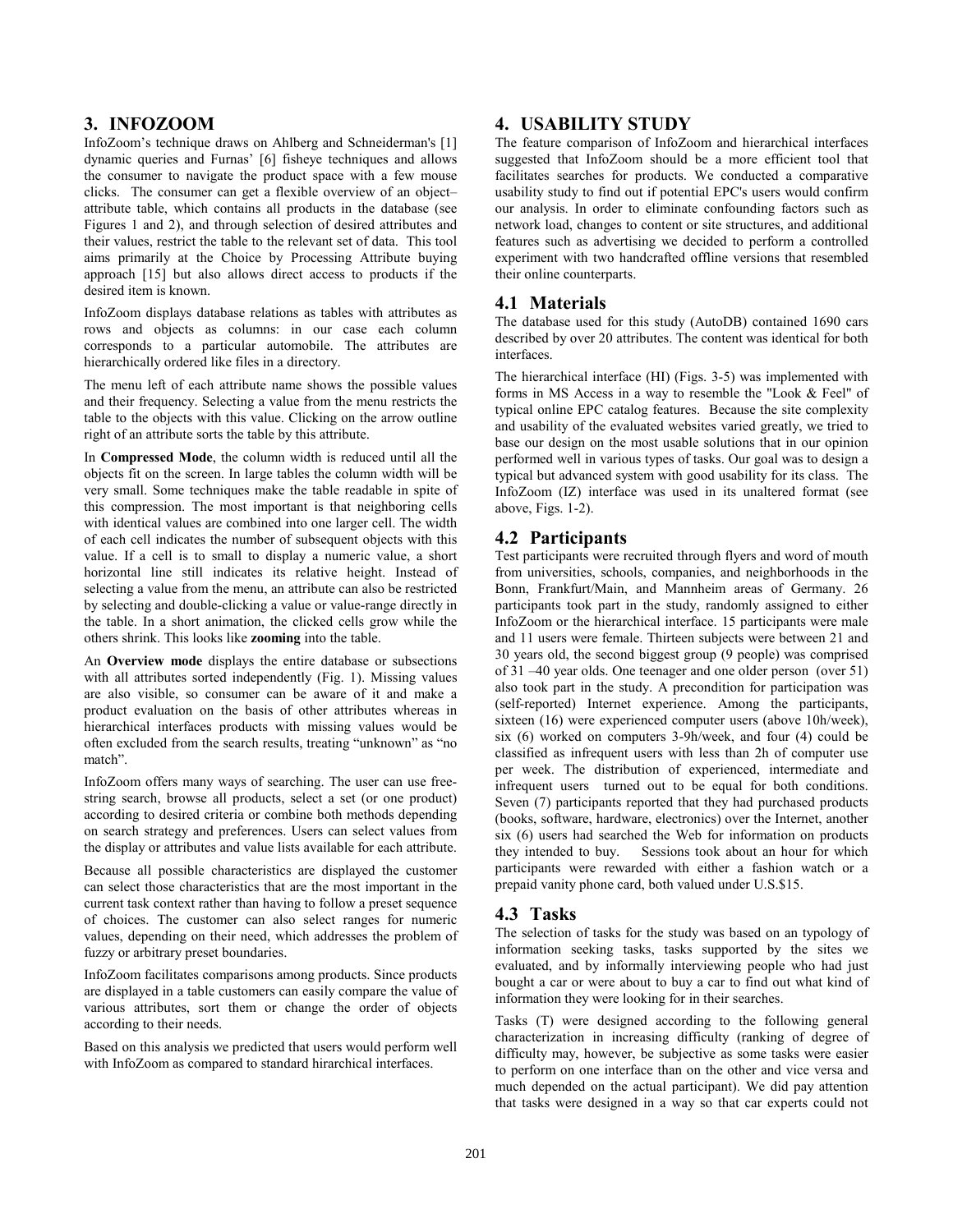guess the answers and a person who did not have much knowledge about cars could complete them. The tasks used were as follows (Questions have been translated here from the German versions used in the study):

- Find Attribute value for given Object T1: *Does the Jaguar XJR have side airbags?* 

- Find Database SubSet Attribute Value

T2*: How many different models does the Peugeot class 106 have?* T4: *How many cars have the following characteristics: convertible, 100-150 HP, front drive, and cost 40.000 DM or less?*

- For given Attribute(s) value(s) Find Object(s) T3: *Which middle class car is the cheapest one in the database?*  T6: *Which Funcar has the quickest acceleration?*

- Compare Attribute Values for 2 Objects T5: *Which car has better fuel consumption: the Audi A6 1.8 or the Volvo S70 2.0?*

- Find Database Attribute Value T7: *How many cars are in this catalog?*

- Compare Attribute Values for Subset T8*: What is the price range (from the cheapest to the most expensive model) for the Alfa Romeo 145 series?*  T9: *Is the acceleration of the Mercedes-Benz S430 Automatic slow, normal, or quick for a ca rof its class?*

## **4.4 Procedure**

Sessions were conducted by the first author at different places convienient for the participants (home, office, etc.) with the help of a laptop computer. At the beginning of each session participants were briefly introduced to the purpose of the study and the upcoming tasks. Participants filled out a short questionnaire about their demographics, computer experience, and e-commerce experience. Thereafter, participants in the InfoZoom condition were briefly informed about the interface followed by short (about 5 min.) demonstration of basic navigation features (selecting and marking values, zooming in etc.). The instructions were demonstrated on a different database than the one used for the study. Instructions were delivered that way so they did not suggest strategies for the tasks to be performed.

Because one of the preconditions to take part in the study was previous experience with WWW the basic interaction with the hierarchical interface (opening pull-down menus, selecting checkboxes etc.) was not practiced. No subject asked for clarification.

 Next, participants were introduced to the nine tasks. After each task, they answered three questions, one each about their satisfaction, their perception of the time needed to accomplish the task, and their perceived efficiency by marking a 7-point Likert scale. Time to complete all tasks varied among participants from 11 to 45 minutes. After participants had concluded the last task they answered a usability questionnaire summarizing their experience. We used a slightly modified version of the CSUQ questionnaire [8]. The questionnaire was translated into German.

## **4.5 RESULTS**

Results were analyzed for each category of data: accuracy, completion time, navigation, and satisfaction. Independent Samples t-tests were used for data analysis.



**Figure 3: Hierarchical Online Catalog: Search Screen** 



**Figure 4: Hierarchical Online Catalog: Result List** 

| <b>AUTO DATENBANK</b>    |                         |                  |                         |                      |
|--------------------------|-------------------------|------------------|-------------------------|----------------------|
|                          |                         |                  | Zuitick<br>Hauptmenu    |                      |
|                          |                         |                  |                         | Nächstes Auto wählen |
| <b>Name</b>              | <b>Brooklands Autom</b> | Sevile STS Autom | Convette Autom, Cabrio  |                      |
| <b>Hersteller</b>        | Bertley                 | Bentley          | <b>Chevrolet</b>        |                      |
| Kategorie                | <b>Oberklasse</b>       | Oberklasse       | Sportwagen              |                      |
| Karosserie               | Limousine               | Limousine        | Cabrio                  |                      |
| Leistung [kW]            | 224                     | $\overline{224}$ | 253                     |                      |
| <b>Leistung [PS]</b>     | 305                     | 305              | 344                     |                      |
| <b>Antrieb</b>           | Hinterradantrieb        | Frontantrieb     | Hintenadantrieb         |                      |
| Getriebe                 | Automatik.              | Automatik        | Automatik.              |                      |
| Motor                    | V-Motor                 | V-Motor          | V-Motor                 |                      |
| Motoraufladung           |                         |                  |                         |                      |
| Zylinder                 | 8                       | इ                | $\overline{\mathbf{8}}$ |                      |
| Ventile                  | 7                       | $\overline{4}$   | z                       |                      |
| Verdichtung              | 8.7:1                   | 87:1             | 10:01                   |                      |
| Hubraum [ccm]            | 6750<br>4000            | 4565             | 5666                    |                      |
| Max Leistung bei [U/min] |                         | 6000             | 5400                    |                      |

**Figure 5: Hierarchical Online Catalog: Comparison**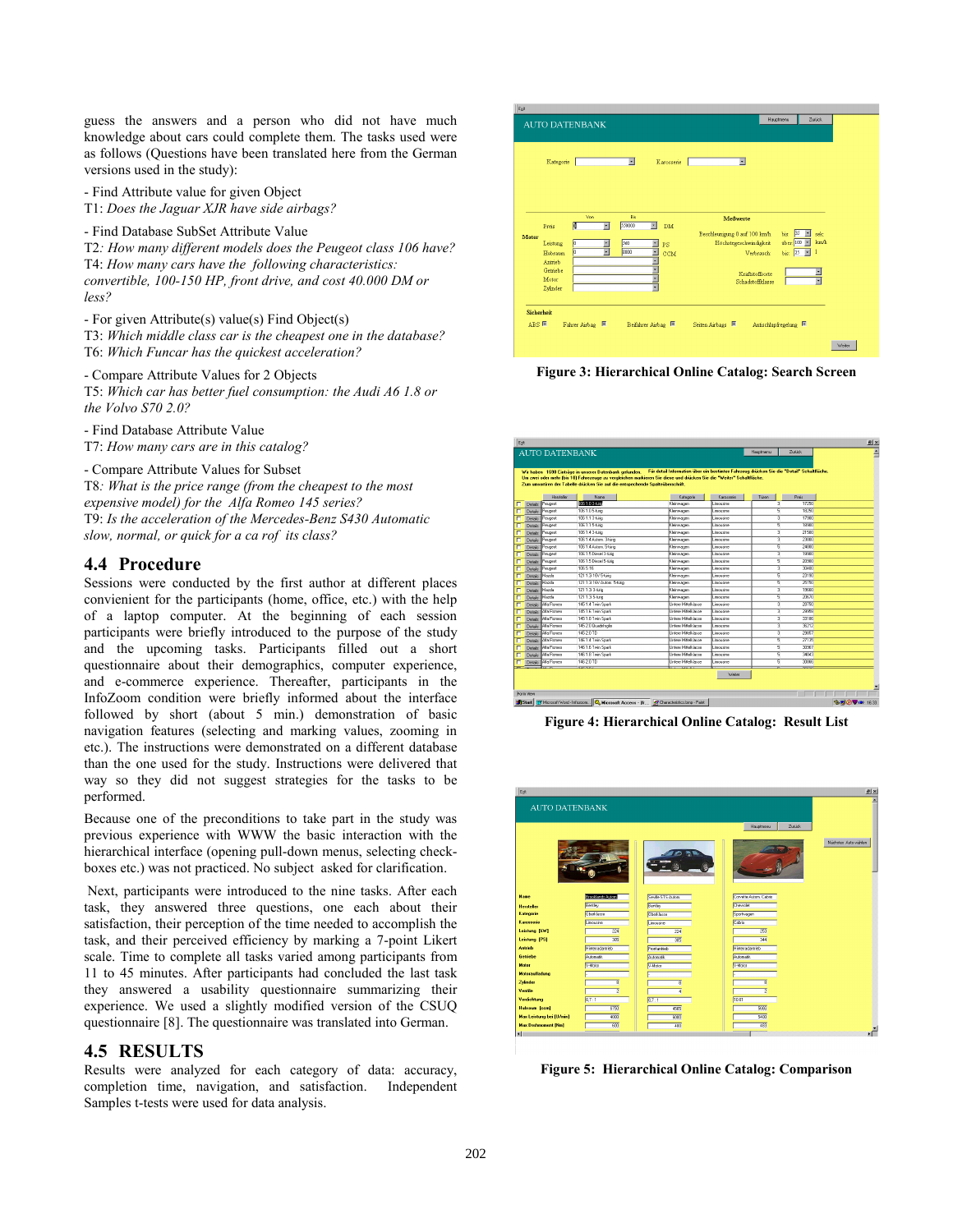#### *4.5.1 Completion rate and accuracy*

Participants who evaluated InfoZoom finished all tasks while those working with the hierarchical interface did not complete the tasks in 9 cases (Table 2) which constituted a significant difference,  $\chi^2$ =9.36, df=1, p<0.05. Participants encountered the biggest problems with task 7 (not completed in 4 cases) and task 9 (not completed in 2 cases); Non-completed trials were removed from time analysis. The number of incorrect answers (12) was equal for both interfaces, but the distribution over task types showed a different pattern. The data suggest that task T4, where participants were looking for the number of cars that fulfill four different criteria, was difficult for both groups. Task 7 – finding the total number of cars in the database - was difficult for the group evaluating hierarchical interface.

 The most common mistake made by participants was assuming that data are sorted according to the variable they are actually looking for. This problem was common for both interfaces. Participants who evaluated the hierarchical interface had

**Table 2: Number of incorrect answers and incompleted tasks for both interfaces.** 

|                  | 1        | 2        | 3        | $\overline{\mathbf{4}}$ | 5        | 6              | $\overline{7}$ | 8        | 9              | <b>Sum</b> |
|------------------|----------|----------|----------|-------------------------|----------|----------------|----------------|----------|----------------|------------|
| <b>Task</b>      |          |          |          |                         |          |                |                |          |                |            |
| IZ-<br>incorrect | $\theta$ |          | $\theta$ | 6                       | $\theta$ |                | $\theta$       | 4        | $\theta$       | 12         |
| HI-<br>incorrect |          | 3        | $\theta$ | 4                       |          | $\overline{2}$ |                | $\theta$ | $\theta$       | 12         |
| IZ<br>incomplete | 0        | $\theta$ | $\theta$ | $\Omega$                | $\theta$ | $\theta$       | $\Omega$       | $\theta$ | $\theta$       | $\bf{0}$   |
| HI<br>incomplete | $\theta$ | $\theta$ | 1        |                         | $\theta$ | 1              | 4              | $\theta$ | $\overline{2}$ | 9          |
| Sum              |          | 4        | 1        | 11                      | 1        | 4              | 5              | 4        | $\mathbf{2}$   | 33         |

problems with ranges when both - lower and higher borders- had to be set and with the pull-down menus. In three cases they failed to scroll the menu to see additional choices. Those who worked with InfoZoom counted the pictures of objects (the same picture was sometimes used for different variants of the same car) instead of object IDs. One of the participants mistook the Overview display that has attribute values sorted independently (which means that columns are not meaningful) for a table.

#### *4.5.2 Completion Time*

Time taken to complete each task was recorded for each interface. In six tasks the completion time was lower for InfoZoom interface. Total completion time for InfoZoom ( $AVG<sub>IZ</sub>=19.4$ Minutes, SD=6.9) was significantly faster compared to the Hierarchical Interface ( $AVG_{HI}$ =27.7 Minutes, SD=7.5), t=2.921 df=24,  $p < 0.01$ .

In addition to recording actual time, time perception was reported at two different occasions: once after each task and later after the whole session. Comparing the data for actual time and time perception for each task (Fig. 6 and 7. ), it can be seen that the values correlate with each other – the longer the actual time needed was for users to perform the task, the lower was their satisfaction with the speed of the performance,  $r=-0.456$ , df=224, p<0.01.



**Figure 6: Hierarchical Interface: Time, speed, ase of use and efficiency**



 **Figure 7: InfoZoom: Time , speed, ease of use and efficiency** 

#### *4.5.3 Usability*

Two parameters of usability were recorded after every task: ease of use and efficiency (Fig. 6 and 7). Overall, both parameters were valued higher for InfoZoom, users rating on average InfoZoom's ease of use 5.5 (out of 7) as compared to an average rating of 4.9 (out of 7) and 5.0 versus 4.8 for efficiency respectively, but these differences were overall not significant, t=1.76 (df=24), n.s. t-tests performed for single tasks revealed significant better ease-of-use ratings for InfoZoom on tasks T6  $(t=3.074 \text{ (df=23)}, \text{ p} < .01)$  and T9:  $(t=3.031 \text{ (df=22)}, \text{ p} < .01)$ . Similar results were obtained for efficiency.

Participants also judged other parameters of usability such as learnability, error recovery, interface organization, ease of searching, and interface features and the end of the trials. InfoZoom scored significantly higher ( $t=-2.712$  d $t=21.991$  p $<05$ ) on "interface features" (number of features participants considered essential).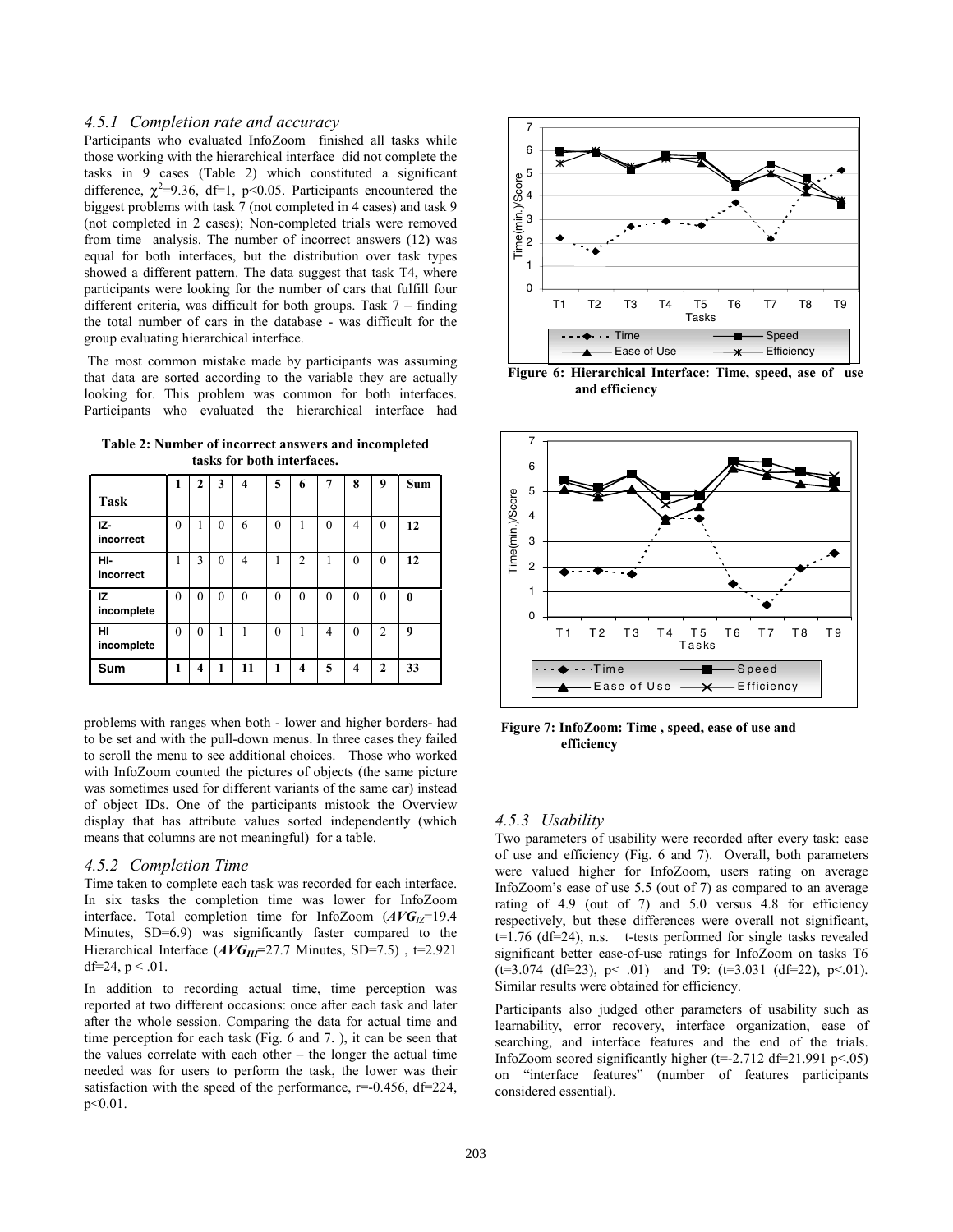## *4.5.4 Satisfaction*

After the session participants were asked 12 questions (on a 7point Likert scale) about the interaction with the interface. Overall satisfaction with both systems was high. The Hierarchical interface was regarded as slightly more pleasant/comfortable than InfoZoom ( $AVG_{HI} = 5.23$  vs.  $AVG_{IZ} = 5.15$ ); users complained that they felt overwhelmed at first seeing the whole database. On all other questions users rated InfoZoom on average higher, significantly so on "fun" (AVG<sub>HI</sub>=5.0 vs. AVG<sub>IZ</sub>=6.3); (t=3.600 (df=23) p<.05) and finally overall satisfaction (AVG $_{HI}$ =5.38 vs. AVG<sub>IZ</sub>=6.38); t=-3.320, (df=24), p<.01.

# **4.6 OBSERVATIONS AND VERBAL PROTOCOLS**

In addition to quantitative data we observed subjects throughout the tests. We noted users' strategies, critical incidents – breakdowns and things that went especially well - as well as comments made by users throughout the experiment.

#### *4.6.1 Hierarchical Interface*

Many observations made by participants about the hierarchical interface were consistent with our own observations during the o EPCs evaluation described above. Participants did not like the idea that they have to decide from the main menu in which part of the system (models or characteristics) they should look for desired information. Some seemed to be lost on pages that looked alike. Most of the participants did not read the instructions that were part of the interface. Instead, they would try to perform actions first and then read instructions in the case that their attempts did not produce desired results.

Participants seemed to be annoyed by the long pull-down menus. Only one person was using the typing of the first letter of the desired make to jump to the right part of the menu. Participants criticized lengthy result pages without the possibility of sorting attributes as well.

The page where users choose characteristics of the car (Fig. 3) caused the most problems for some participants. Some were not sure if default values should be deleted or left alone. Some were not sure if the values represented maximums and if the numbers represented in the pull down menus will retrieve all the cars from zero to the selected number or the cars from the smaller value on the list.

Some participants assumed that all the attributes visible on the page should have values chosen to make the system work properly. They attempted to guess values of other attributes not asked in the task. Many participants seemed to prefer to type values instead of scrolling pull-down menus, especially for numeric values. They complained that the numeric values in the pull-down menus were being set by the designer without the possibility for the users to select smaller subranges.

Much criticism was directed at the results pages. Participants complained that the choice of attributes visible for each car depended on the designer's choice (Fig. 4). Someone pointed out that it would be beneficial when the attributes that appear on the results page be those selected by the user on the previous page. Another person complained that there was only one level of sorting.

In the case when the participants selected criteria that did not match any car in the database, they received a message: "There is no car in the database that matches your criteria. Please choose another criteria and try again." When they saw the message twice, they usually stopped the search.

## *4.6.2 InfoZoom Interface*

Participants working with InfoZoom frequently reported a feeling of initial information overload upon their first glance at the overview screen (Fig. 1), in part due to the large number of attribute available. They were also somewhat disturbed by the fact that for some attributes some values (character values) were visible, while those with fewer objects were represented by an empty selector or the first letters of the attribute value name. One user suggested to switch so as to give the user the possibility of choice between a proportional view (values grouped but not labeled) and a view where all the values would be visible, but still independently sorted.

InfoZoom allows applying many different search strategies to the search, depending on the user preferences. It was visible from the interaction that participants faced with a novel interface tended to choose one strategy and apply it to every task until they found out that this method was not appropriate for a particular task.

Participants who preferred selecting objects on the screen rather than using the Attributes or Values List complained about the difficulty to double-click on such small sectors like singular price value or car which contained only a couple of models.

Participants seemed to have also trouble with tasks that required comparison or gathering more than one different piece of information. The most common tactic used in such cases was to perform one part of the task and advance to another. But, at the same time, participants were aware that their method was not the most efficient one. After the session, they asked to have demonstrated the more efficient way. Some suggested the possibility of having two identical windows (or window split) to be able to compare different information pieces or the possibility to save the first selection to memory for future use.

Some participants seemed to be clearly aware about the program possibilities, even if they were not able to find it in the short time of the session or did not utilize them efficiently. For example, some participants asked questions about the string search possibilities, the possibility of comparing the objects by selecting many of them, the use of diagrams, the meaning of the icons on the toolbar, and so forth. Some discovered on their own features that were not demonstrated during the training session.

Since the study was carried out in 1999 many of the issues raised here have already been addressed in newer versions of the InfoZoom interface. A particular focus has been on simplifying the interface for the web context.

## **5. CONCLUSION**

Both EPC's interfaces were rated highly, this shows that we created a reasonable baseline for comparison. InfoZoom was rated higher in overall performance. The observations made during evaluation of hierarchical sites were confirmed during the usability session – participants pointed out the same problems, and expressed a need for different solutions.

The results of our study suggest that InfoZoom is a promising solution for an interactive online catalog interface used in e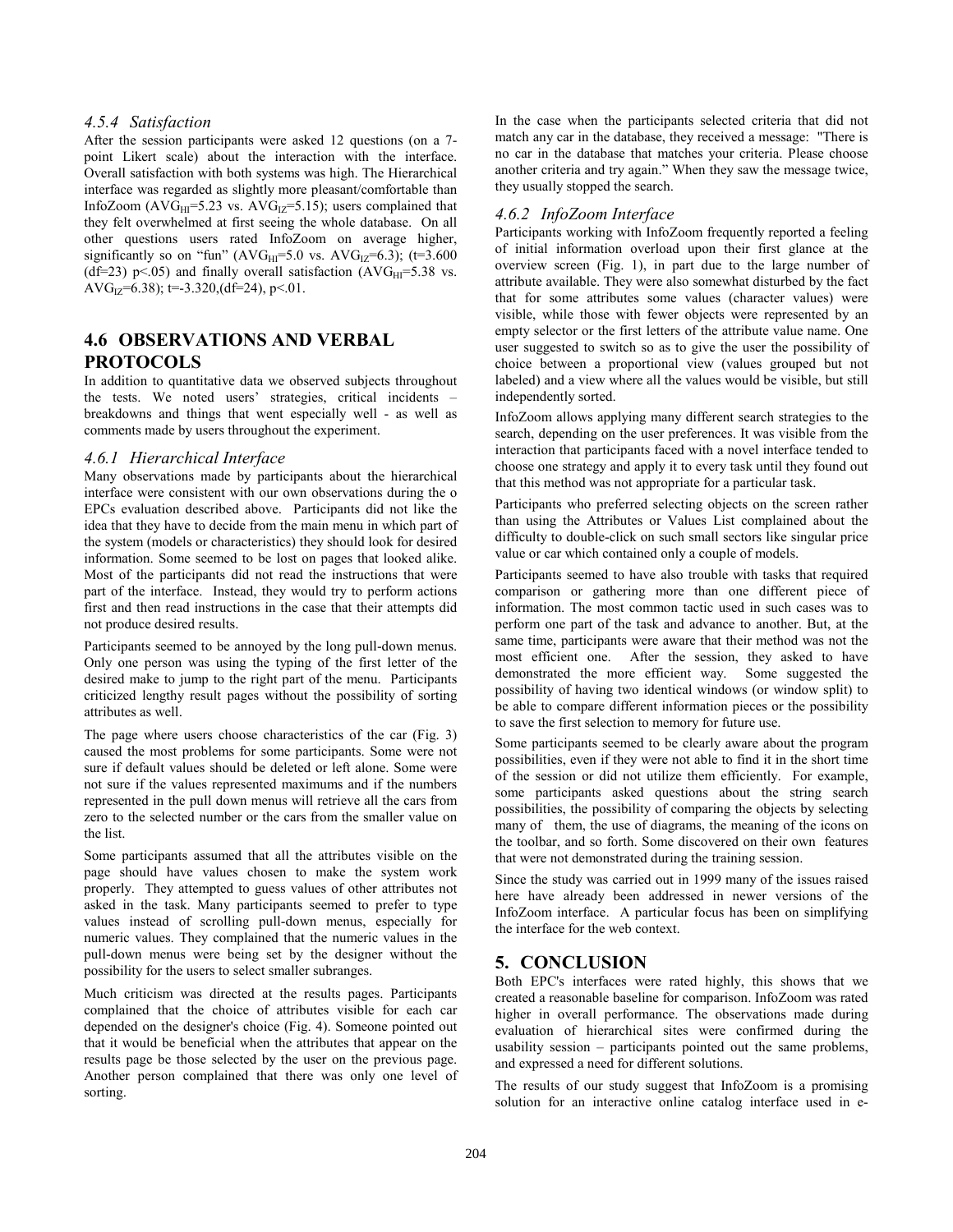commerce that addresses some of the shortfalls of the traditional interface approach.

The task type may be a major source of variance in customer response to interface style. InfoZoom performed considerably better for the last four tasks. Tasks 8 and 9, were the participants where comparing the object's attribute, with the subset when object and attribute was given, was significantly easier to perform with InfoZoom. This suggests that InfoZoom would support Choice by Attribute searching strategy better than hierarchical interface.

The increased performance for the last four tasks may also suggest easy learnability of the interface, especially since some participants expressed that the interface seemed overwhelming at the beginning, but after a few tasks was easy to work with. This interpretation can be supported by fact that T3 and T6 were constructed according the same schema and only the late one was performed significantly quicker and rated significantly higher and speed, efficiency. We could not find indications of a learning effect for the hierarchical interface. Future work will address the learnability issue in more detail.

The relatively small number of subjects and the between-group comparison design limited the power of our experiment, a counterbalanced within group study where a larger number of users learn and use both interfaces on multiple domains is desirable, but requires substantial investment in time –for subjects as well as experimenters.

This study has looked at catalog use in an experimental setting. Studies of e-commerce sites with different user incentives have shown that "pretend tasks" like the once here are only getting at parts of the picture, if you give people real money to carry out real shopping online you get different results (Jared Spool;UIE; personal communication). Similarily, features that were missing in this study such as advertising banners and special offers will affect and change the shopping (and buying behavior).

Nevertheless, since we focuses here on the product selection subtasks (not for example on shopping basket features) we think that lessons learned from this study can be transferred to online settings. More research on information seeking tasks and behavior will help us to better understand how people navigate onlineshops and how we can design interfaces that are fun and help people find what they want.

## **6. ACKNOWLEDGMENTS**

Infozoom is a product that originated at GMD – The German National Research Center for Information Technology and is presently further developed and marketed by humanIT Human Information Technologies GmbH. An evaluation version of Infozoom can be obtained from http://www.humanIT.com/.

The work reported here was carried out while the first author was a guest researcher at the GMD Institute for Applied Information Technology (GMD-FIT) and the second author was a member of GMD-FIT's research staff. We thank the staff of GMD-FIT for their support and suggestions throughout the study.

We also thank Andrew Dillon and Adam King and three anonymous reviewers for helpful comments and suggestions on earlier drafts of this paper.

## **7. REFERENCES**

- [1] Ahlberg, C., and Shneiderman, B. Visual Information Seeking: Tight Coupling of Dynamic Query Filters with Starfield Displays, in *Proceedings of the ACM SIGCHI Conference on Human Factors in Computing System: clebrating independence* (Boston MA, April 1994), 313-317.
- [2] Belkin, N. and Croft, B.W. (1987). Retrieval Techniques. In Williams, M.E. (Ed.), Annual Review of Information Science and Technology (ARIST), Elsevier, 109-145.
- [3] Bettman, J., and Pradeep Kakkar, Effects of Information Presentation Format on Consumer Information Acquisition Strategies. *Journal of Consumer Research,* 3 (March 1977), 233-40.
- [4] Carroll, J and Rosson, M.B. (1987). The paradox of the active user. In J.M. Carroll (Ed.), Interfacing Thought: Cognitive Aspects of Human-Computer Interaction. Cambridge, MA: MIT Press.
- [5] Dillon A., and Song M., An empirical comparison of the usability for novice and expert searchers of a textual and a graphic interface to an art-resource database. *Journal of Digital Information 1,1* (April 1997). http://jodi.ecs.soton.ac.uk/View/Index/v01/i01/
- [6] Furnas, G. W. (1986). Generalized fisheve views. Proceedings of ACM CHI 86 Conference on Human Factors in Computing Systems.
- [7] Harley Manning, John C. McCarthy, and Randy K. Souza Why Most Web Sites Fail, *Interactive Technology Series Volume 3, Number 7*, Cambridge, MA: Forrester Research, Inc., September 1998.
- [8] Lewis, J. R., IBM Computer Usability Satisfaction Questionnaires: Psychometric Evaluation and Instructions for Use*. International Journal of Human-Computer Interaction*, 1995, 7:1, 57-78
- [9] Lohse, G.L.., and Spiller, P. Quantifying the Effect of User Interface Design Features on Cyberstore Traffic on Sales in *Conference proceedings on Human factors in computing systems* , (Los Angeles CA, 1998), 211 - 218.
- [10] Maes, P. Guttman, R.H., and Moukas, A.G. Agents that Buy and Sell. Communications of the ACM, Vol.42, 1999 Nr. 3, pp. 81-91
- [11] Newell, Allan and Herbert A. Simon. Human Problem Solving. Englewood Cliffs, New Jersey: Prentice-Hall, Inc. 1972.
- [12] Russo, J. Edward and Barbara A. Dosher. Strategies for Multiattribute Binary Choice, Journal of experimental Psychology: Learning, Memory, and Cognition, 9, 676-696.